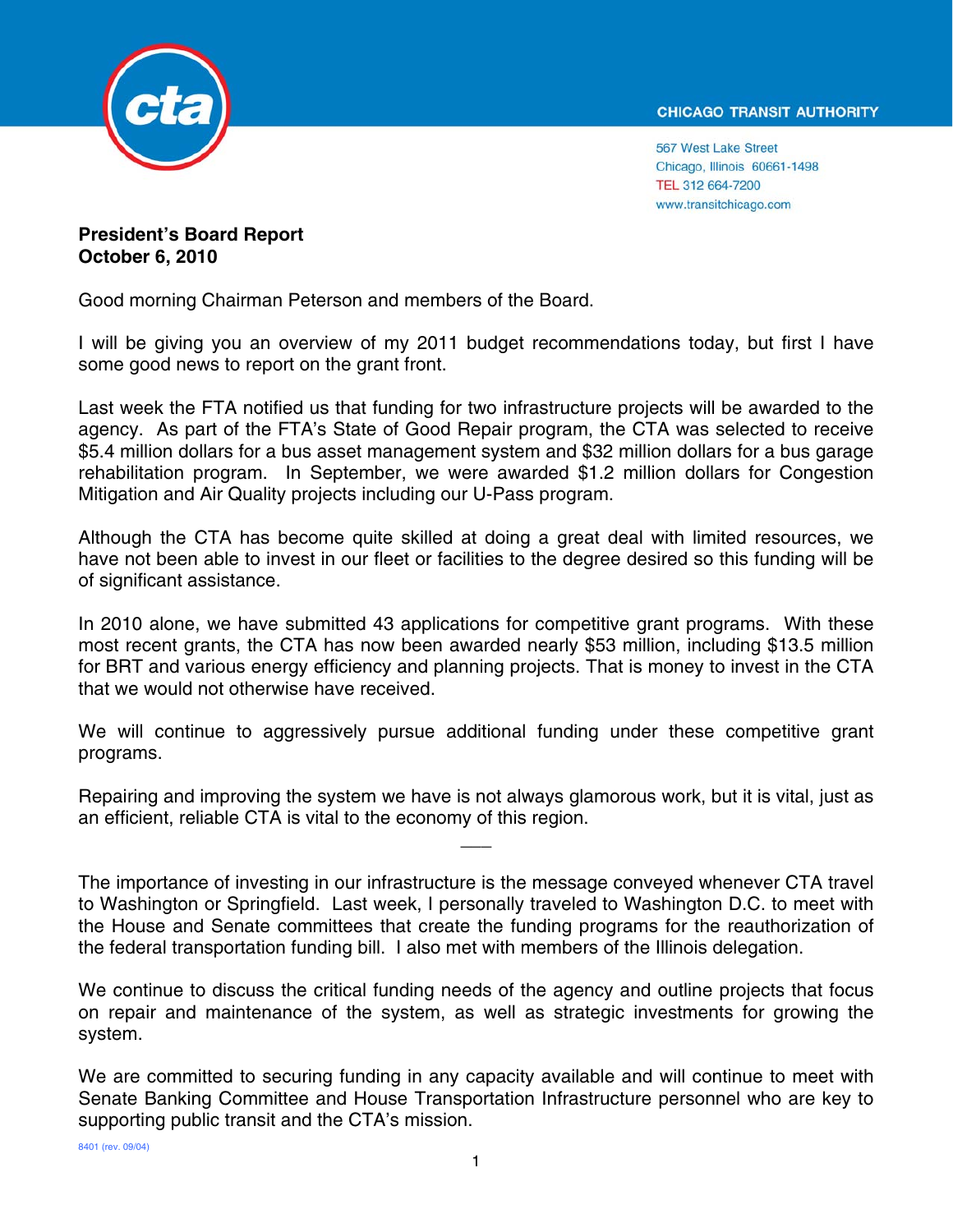As you may have noticed when coming into the building today, there is a new tenant in the space next to 7-11. Saigon Sisters Restaurant recently opened and I would like to take this opportunity to welcome our new tenant.

 $\overline{\phantom{a}}$ 

Revenue from the lease agreement contributes to the CTA's operating budget.

The lease agreement with Saigon Sisters was developed through Transwestern Commercial Services which also manages our headquarters building and acts as the broker for the CTA to lease retail space within the building.

 $\overline{\phantom{a}}$ 

And now an update on ridership.

The CTA provided 133.7 million rides for the third quarter 2010.

From July through September, overall ridership on the system decreased – down 0.8% (point eight percent), which represents approximately 1.1 million rides.

Bus ridership decreased by 3.9% - the equivalent of 3.1 million rides, while rail ridership increased by 3.8%, the equivalent of 2 million rides.

As you know, in February, bus service was reduced by 18% and rail was reduced by 9%.

Riders who have the option to switch from rail to bus appear to have made that choice as a way to compensate for reduced bus service.

Part of the increase in rail ridership can also be attributed to the completion of the Brown Line capacity expansion project and the end of three-track operation, as well as work on the Blue Line that allowed trains to resume normal speeds.

Compared to 2009, year-to-date ridership is down 0 .6% (point six percent), which represents 2.2 million rides.

 $\overline{\phantom{a}}$ 

We will continue to closely monitor ridership.

And now I would like to give you an overview of my budget recommendations.

In spite of significant fixed costs and steep declines in anticipated public funding, our objective has been to meet the challenges of the struggling economy without adversely impacting the current level and quality of service provided to customers. Effective and disciplined management will be as essential in 2011 as it was in 2010.

The budget I am proposing is \$1.337 billion dollars. Although we are operating in a very tough economic environment, through cost-conscious management we have developed a budget that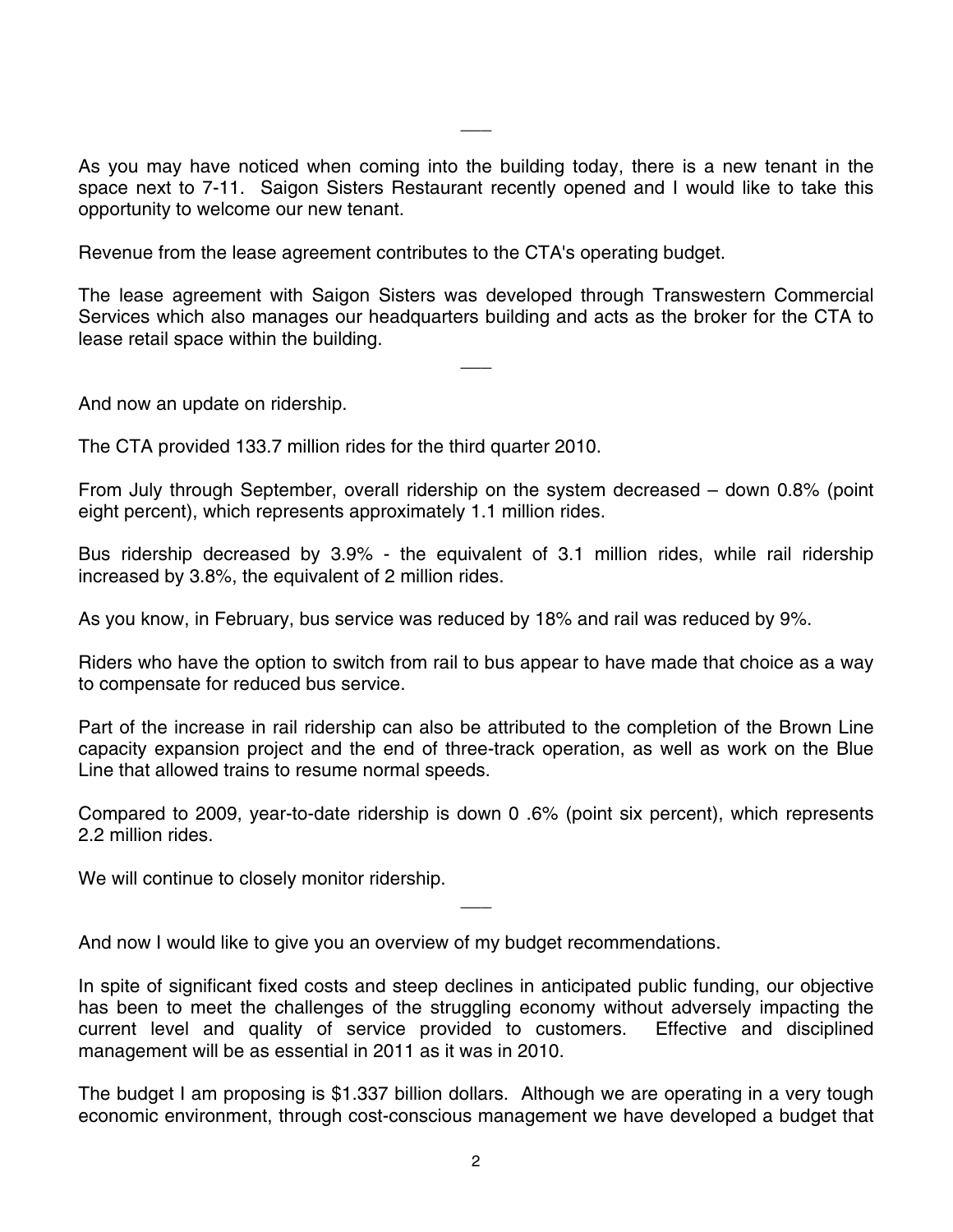allows us to maintain current fares and service levels. Despite limited resources, we also want to continue to focus attention on areas where strategic investments will lay the foundation for future improvements and customer benefits.

The proposed budget is \$66.7 million, or 5.2 percent, more than the 2010 budget due in part to contractually required union wage increases, along with pension and healthcare obligations.

The fixed increases in expenditures were partially offset by management efficiencies. Yet again, we looked internally to economize and find ways to maintain productivity with fewer resources.

Through a careful review of department budgets, we identified \$53.6 million in savings. These include cutbacks in our personnel costs by eliminating positions, delaying hiring, continuing to manage and control overtime, once more forgoing wage increases for non-union personnel and requiring them to take unpaid days. Savings will also come from departments continuing to aggressively streamline operations and reduce expenditures such as fuel, power, materials and contracts.

We also faced challenges in terms of our projected revenues. The public funding mark set by the Regional Transportation Authority (RTA) is \$529.3 million. This public funding level is \$92.5 million lower than in 2008 and \$257.9 million lower than anticipated following the passage of the state's mass transit funding and reform bill (PA 95-0708) in 2008.

To make up the difference between what we have and we what need, we will again have to transfer \$113 million dollars in eligible capital funds to help balance the budget and allow us to maintain service levels while the economy recovers. It was a very difficult decision because our system requires ongoing maintenance and reinvestment.

However, since the State of Illinois has committed \$1.3 billion in capital funding to the CTA over the next five years we believe the use of some capital funds to avoid further service reductions is the right choice for our riders at this time.

In addition, due to a borrowing agreement between the RTA and the State, the CTA received \$83 million in bond proceeds in return for not raising fares.

Although the State is experiencing its own financial struggles, we are relying on it to meet its commitments to the CTA, both for the public funds that make up a large share of operating revenue and the promised capital program.

Balancing the budget was very challenging this year. Resources, which have always been limited, have become even tighter. Nevertheless, the CTA expects to accomplish a great deal in 2011 and it will do so by being resourceful and innovative, while still carefully managing costs.

In the coming year, we will be moving ahead with the first order of new rail cars in more than 15 years. Also underway is a new initiative that will transform the way customers pay for transit and allow the CTA to avoid an upfront capital cost to upgrade our fare equipment. We are